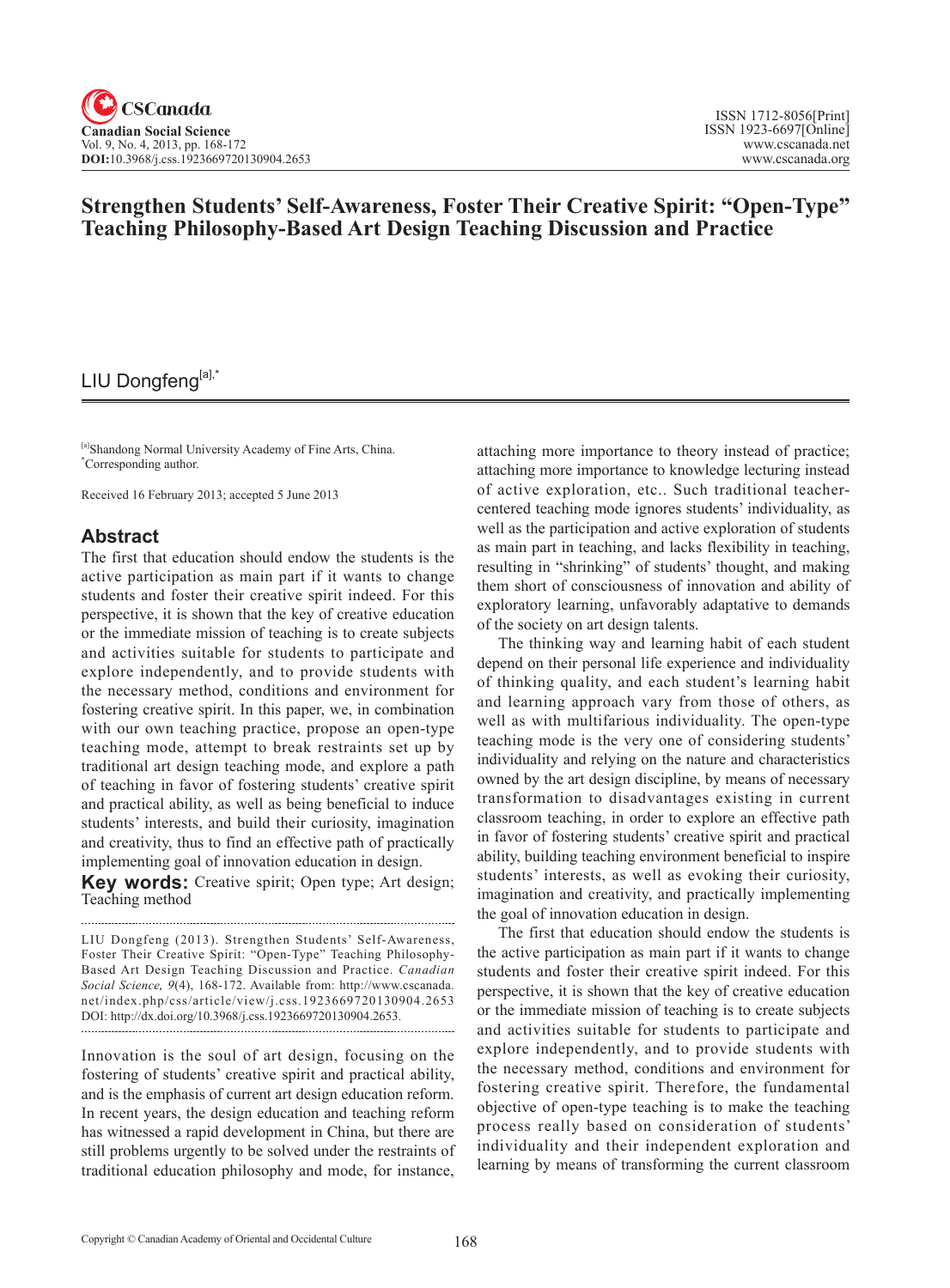teaching mode characterized by teacher's lecturing and student's listening, so as to promote the overall development of students' consciousness of main part, creative spirit, practical ability and various qualities.

# **1. CONNOTATION OF OPEN-TYPE TEACHING**

The open-type teaching is a dynamic and open teaching mode aiming at fostering creative spirit and practical ability by taking consideration of students' individuality and self-consciousness as the premise; basing on equal, comfortable, lively and open classroom atmosphere; requiring students to actively participate and to proactively explore and practice, as well as centering on learners; and having various evaluation systems (such as the system of self-exploration, self-solution and self-evaluation, and the students-and-teacher evaluation of learning-and-teaching (STELT)) as guarantee.

With knowledge as the educational aim, and teacher's lecturing and instilling as main features, the opentype teaching has new connotations and regularities by comparison to the traditional one. First, it changes the teaching goals of passive knowledge receiving, recalling and reproducing, while emphasizes active thinking and imaging and proactive discovering and creating instead; second, it changes the teaching mode attaching more importance to know-how and skill training, while emphasizes intentional participation, main part experience, and multi-dimensional thinking development instead; third, from the perspective of overall teaching conditions, it changes the traditional, unilateral and unitary teaching approach, while emphasizes an integrated teaching process unifying knowledge and skill, theory and practice, thinking and design, and innovation and application of multiple layers instead. Therefore, open-type teaching is a new teaching mode stressing on students' participation as main part, thinking involvement, direct experience acquisition, and united concept and action, capable of promoting students' comprehensive development in all directions.

## **2. OPEN-TYPE TEACHING PHILOSOPHY**

The open-type teaching mode covers the followings: to build a teaching conception of promoting development by opening, to construct a dynamic and open teaching process on basis of students' independence, participation, partialness and creativity; to establish a democratic and equal relationship between students and teachers; to set up new teaching environment suitable for students to actively participate in and to proactively learn; to reform examination and teaching evaluation, and to explore diversified evaluation systems in favor of students' longterm development, etc.. For this reason, it is necessary to build the following new educational ideas.

## **2.1 Student-Centered Idea**

The open-type teaching roots in that students consciously participate in construction of teaching process, proactively explore knowledge and method, and convert independently knowledge into ability. Its specific practices lie in returning the class to students, letting each student receiving the proper development with creative spirit and practical ability fostered fully. All these can not be separated from students' active participation, and the open-type teaching is nothing in case of separating from students as main part. Hence, it is necessary to insist students as the center, fully respect each student, intensify students' self-consciousness, change roles (namely, become learning facilitator of students from traditional knowledge transmitter), pay attention to students' learning process, keep a foothold on students' active participation, and emphasize the experience of concept, method and emotions.

The student-centered idea should also find expression in that teachers respect and understand students and treat their practical activities and psychological behaviors with tolerance. In course of teaching, teachers should respect each student equally with positive emotions to inspire and guide them to dare to say, to do, to think and to explore, and attach importance to protecting the development of individuality of students, which is especially important for students of art design. Therefore, the open-type teaching is a teaching approach on basis of taking students' demands and development into consideration, and letting each student enjoying pleasure and achievements of teaching and learning, thus to stimulate students' learning interests, evoke their learning demands, advance their desire and ability for proactive exploring, and realize students' comprehensive development.

#### **2.2 Idea Focusing on "Active Participation, and Exploration and Practice as Main Part"**

The modern education and teaching idea and practice prove that the genuine valuable teaching in favor of fostering the ability of creative thinking should be a process of proactively exploring, continuously innovating, updating the existing cognition and experience, and constructing students' own cognitive structure basing on the teaching goal of art design and according to students' own qualifications and requirements, instead of the one of passively receiving ready-made knowledge and conclusions. For this reason, in design teaching, the design of each subject should take full consideration of students' involvement, and set up certain suspense for students to proactively explore, and trigger students' curiosity and desire to explore though setting certain problems or scenarios, such as, "What defects are found in current umbrella? How to improve?", "Which kind of beverage package is easy to sell in summer?", and other similar question design.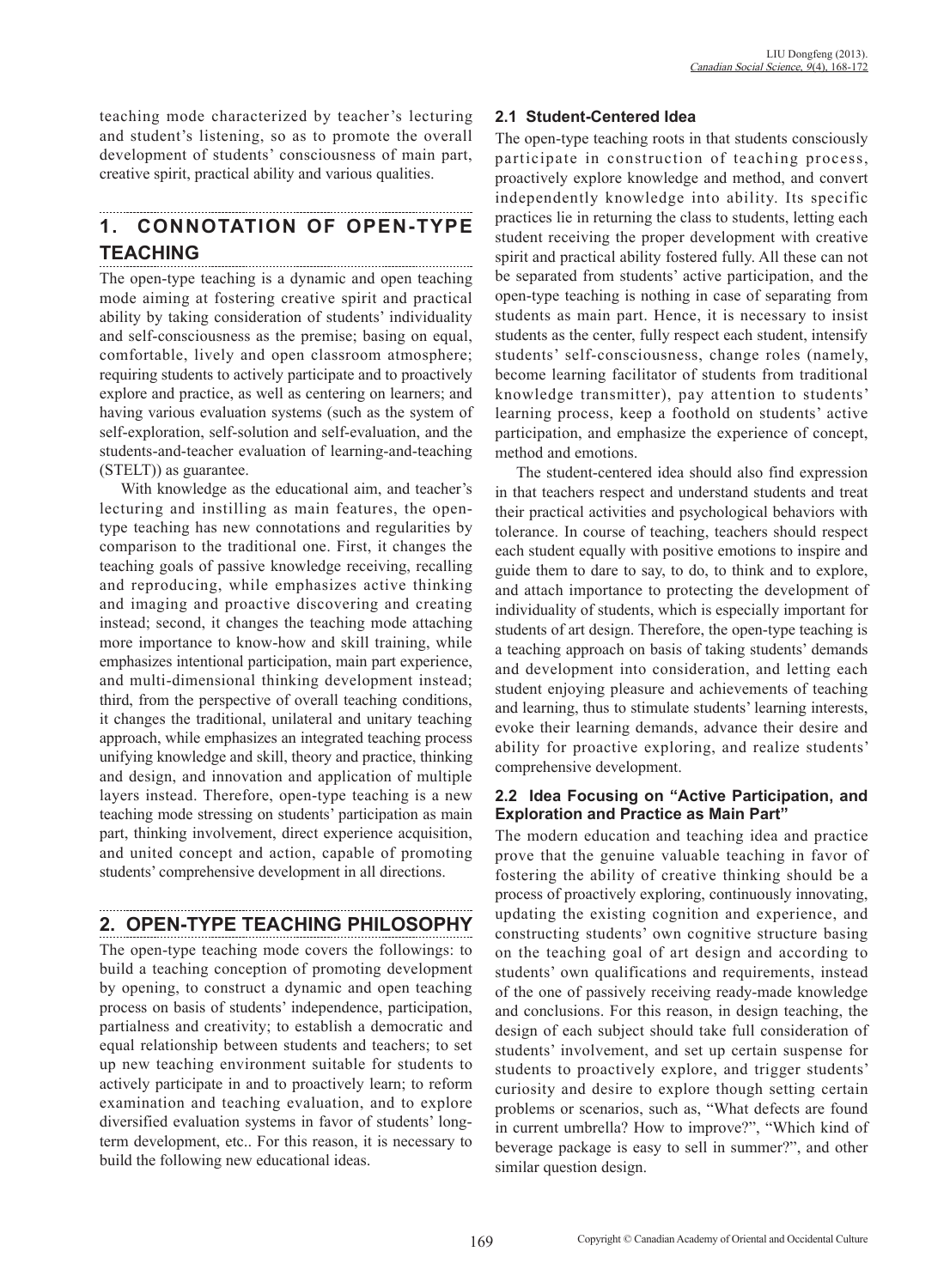The open-type teaching is featured by students' proactive discovery and self-solving learning problems, including discovery learning, situated learning, experiential learning, interactive learning, and other learning methods. It is realized and finished through students' proactive operating, firsthand experience, exploration and creation against certain subjects, for instance, in the package design class, students had better go to package design companies or factories, proactively participating in practice and easily acquiring knowledge and experience in learning through practice. In a word, such teaching mode highlights self-learning, discovery learning and creative learning.

### **2.3 Construct a Dynamic and Open Teaching Process**

Teaching is a dynamic and developmental process where teachers and students jointly explore new knowledge and share achievements of cognition. The analysis either from students, teachers, teaching environment, or from inherent factors of teaching activities, shows that all of the same are changing and developing constantly. Moreover, such changing factors are what contribute important value and meanings to the development of students' subjectivity. Hence, it should be maintained by open-type teaching to construct a dynamic and changing process.

The openness of open-type teaching mainly finds expression in the entire teaching process. First, in light of certain topic goal, the questions in learning can be worked out by resorting to various methods and approaches and giving priority to students' selfexploration, self-learning and practice, with less teachers' intervention; second, teachers should endeavor to create a democratic atmosphere in favor of students' proactive participating and daring to show off themselves, as well as a independently, comfortable and pleasing innovation situation; and final, in terms of teaching space-time, the teaching should make the best of all educational opportunities to cooperate with design institutions and enterprises and exploit extensive educational resources rather than be only confined in classroom and school.

#### **3. CONDITIONS OF OPEN-TYPE TEACHING**

As the open-type teaching stresses on students' conscious learning, independent learning ability and proactive participation in teaching, therefore, it poses a new challenge to teachers, teaching and conditions in the traditional sense. All of the changes of teachers' role, teaching concept, and teaching methods, and new setting of teaching evaluation provide essential conditions for open-type teaching.

### **3.1 Build up Consciousness of Innovation**

The open-type teaching itself is a result of innovation, which requires teachers to build up consciousness of

innovation, not sticking to the fixed pattern, and to continuously learn and use new thinking and view to reform our teaching of art design.

Innovation is a premise of teaching reform, and to build up consciousness of innovation, two sides should be considered: first, the teacher should build consciousness of innovation. As professional teachers, profound and excellent professional knowledge are necessary, meanwhile, they should understand and grasp the latest and cutting-edge trends of the discipline, continuously update and perfect their own structure of knowledge, making students be unconsciously influenced and enlightened by innovative thinking. Second, students should build up consciousness of innovation. Consciousness of innovation is the primary feature of innovative talents, and it is a premise to cultivate innovative talents to foster students' consciousness of worshipping and pursuing innovation. In design teaching, we can guide and foster students' consciousness of innovation via professional innovation, consciousness of problems, questions and argument, distinctive originality, etc..

### **3.2 Set Up Open-Type Teaching Environment**

In order to realize the cultivating goals of opentype teaching in course of teaching, it is necessary to proactively create a teaching environment in favor of internalization of students' consciousness of innovation and innovation ability. In teaching activities, such opentype teaching environment is reflected in the followings: first, to create interpersonal relationships beneficial to innovation and to build equal and harmonious relations between students and teachers. In activity teaching, the relations between teachers and students should fully reflect equality and harmony. The teacher acts as mentor and promoter in activities, as well as the cooperator for learning activities of students, and each student should feel respect from the teacher with regard to their dignity, rights, inspiration and positivity; second, to create language environment in favor of innovation, adjust speech way, and form tolerant and inspiring language atmosphere. The language can either stimulate students to rouse themselves or destroy their confidence and dignity, and thus the open-type teaching advocates teachers and students to adopt speech approaches reflecting democracy, equality, care and fraternity; and final, to create material environment in favor of teaching, such as props, facilities, materials, space-time environment, etc..

#### **3.3 Formulate Reasonable Teaching Evaluation System**

It is an important guarantee for implementing opentype teaching to construct a teaching evaluation system combining various evaluation forms in a view of development. Evaluation should be an approach of promoting teaching rather than a simple assessment on students' homework. For a long time, we excessively use quantifiable approaches to evaluate students' homework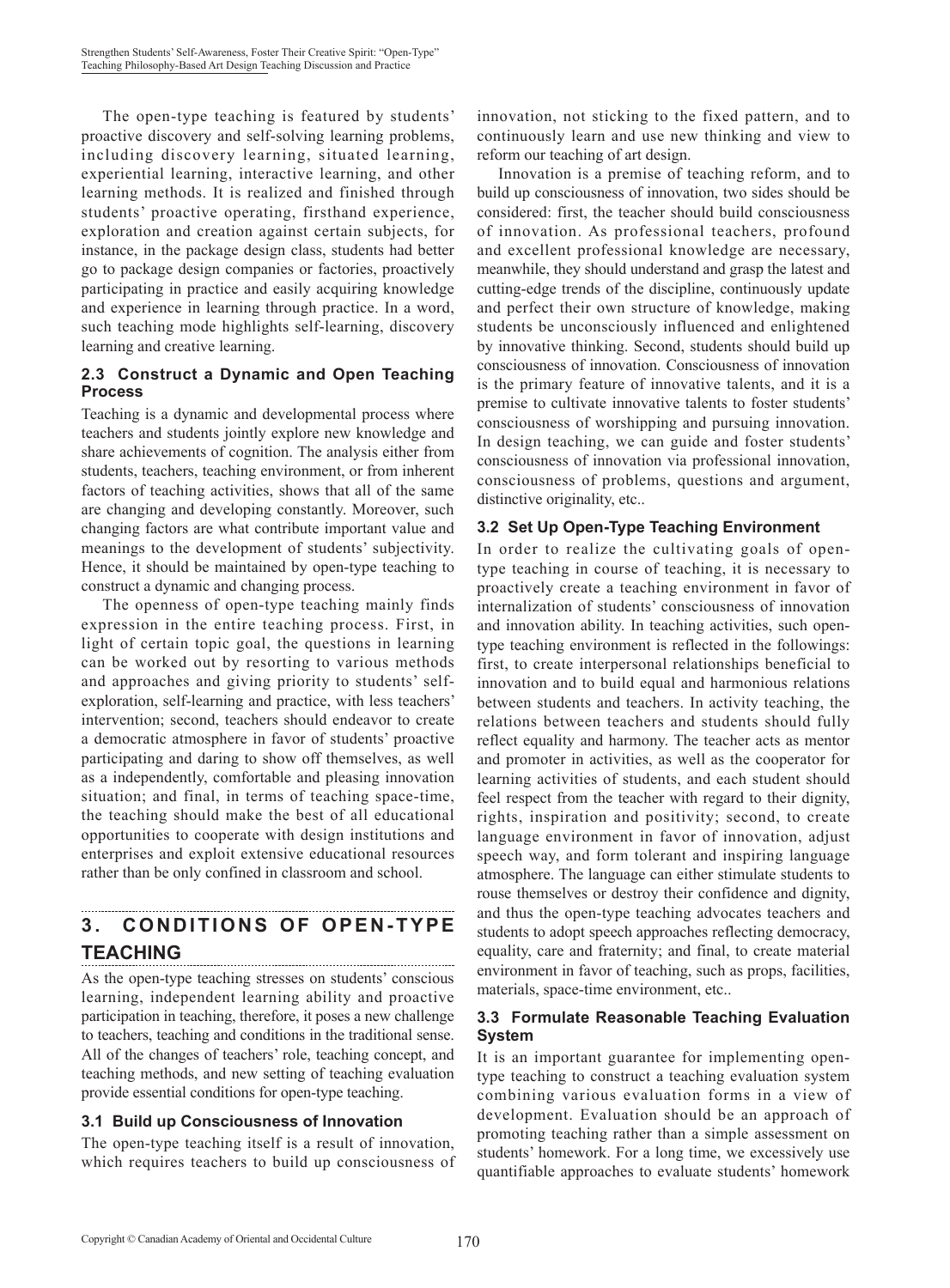with visual effect of design work or impractical originality as criteria, consequently, the qualitative evaluation is neglected, and teachers act as the authority in evaluation, while students are in a passive position receiving evaluation, preventing the evaluation from effectively promoting the teaching, and often bruising students' learning initiative. For this reason, we should adopt a developmental perspective, and carry out overall evaluation on students in view of promoting their long-term development, thus changing the situation of determining performance only by virtue of several works.

In addition, the evaluation system should adopt flexible and diverse evaluation forms in accordance with conditions of each major and each class of art design, including teachers' evaluation, students' evaluation, selfevaluation, etc.. Take teachers' evaluation for example, it can be determined according to different conditions, such as executing evaluations from students' sense of participation, consciousness of innovation, consciousness of performance, sense of cooperation, etc.. In a word, evaluation is to realize the goal of promoting development by virtue of evaluation rather than to simply give marks to students on basis of their work.

#### **4. IMPLEMENTATION METHOD OF OPEN-TYPE TEACHING**

The open-type teaching should be experimental, instructive and frame-type, rather than a dogmatic and changeless mode. In course of implementing the teaching, we should afford students with sufficient innovation space and time, as well as adequate opportunities of practice and performance, provide them correct thinking and methods, attach importance to students' self-learning and selfexploring, highlight the teachers' "guiding" role, value the principle of adopting diverse and open teaching mode, and choose the feasible teaching method and strategy.

For a long time, enough attention is absent for teaching approach, and in fact, if the teaching approach based on lecturing and instilling is not changed, it is nothing but empty talks to foster students' creative thinking ability. From the overall perspective, as the students' quality development is multilevel and multi-sided, the teaching approach inevitably appears as various forms. In activity teaching, experiments can be executed on the following basic teaching modes:

#### **4.1 Discovery Teaching Approach**

Discovery teaching approach is one that students independently finish the process of discovering, analyzing and solving problems under guidance of teachers, and also a process to explore different and distinctive solutions for the same problem. Such method requires the following points done in teaching: first, set a design topic and plan for students to explore, for example, take "Discover shortage of life commodities" as the title, guide students to

carry out independent exploration and discovery, and collect materials, inquire knowledge, and find, analyze and solve problems at last in process of discovery. The free discovery in such process proceeds without limits and restraints, which not only greatly stimulates students' enthusiasm, but also fosters their exploratory and innovative spirit. Second, certain discovery methods should be provided to students. Before discovery, it is necessary to give theoretical guidance with regard to the range, method and tool of discovery, which can effectively prevent students from being excessively open and leading to aimlessness. In the final, it is encouraged to apply various methods to finish the discovery. Different exploring methods for the same problem reflect students' creative ability and thinking mode with personality characteristics, therefore, teachers should endeavor to promote, find by various means, and timely encourage the new and distinctive thinking modes and results of exploration in exploring activities, and show the same to all the students.

### **4.2 Interactive Teaching Approach**

The interactive teaching refers to the interaction and interplay of various forms and natures at all levels inbetween teachers and students in process of teaching. Its purpose is to promote both teachers and students, especially students' development in aspects of learning, cognition and innovation. To complete interactive teaching, we should attempt to start from two sides: first, to change roles, namely, changing the teaching mode centering on teachers, aiming at knowledge and with instilling as the method. This requires teachers not only to respect and comprehend students, but also to timely understand themselves and students, know their own knowledge capability conditions and teaching style, as well as students' cognitive structure and affective characteristics. In addition, it is necessary to value the position and role of students as main part of interaction, and exchange and discuss with students in a caring and accepting manner and with respect. Second, reasonable language and non-language means should be utilized for promoting proactive interaction. In teaching, apart from expressing and lecturing by language means, body language can also be adopted for interacting with students, such as gesture and eye contact. In fact, one favorable look, encouraging smile and affirmative tone of teachers may contribute immeasurable effects to fostering of students' confidence. The interactive teaching focuses on interaction, which emphasizes communication, so it is necessary to create an atmosphere of interaction and communication to promote the development of interaction.

### **4.3 Experiencing Teaching Approach**

Experience is an important cognitive learning tool of human beings, and a path to acquire direct experience and knowledge. The experience not only helps students in their perceptual knowledge learning, but plays a special role in developing students' emotion, will, attitude and value. The experiencing teaching approach possesses